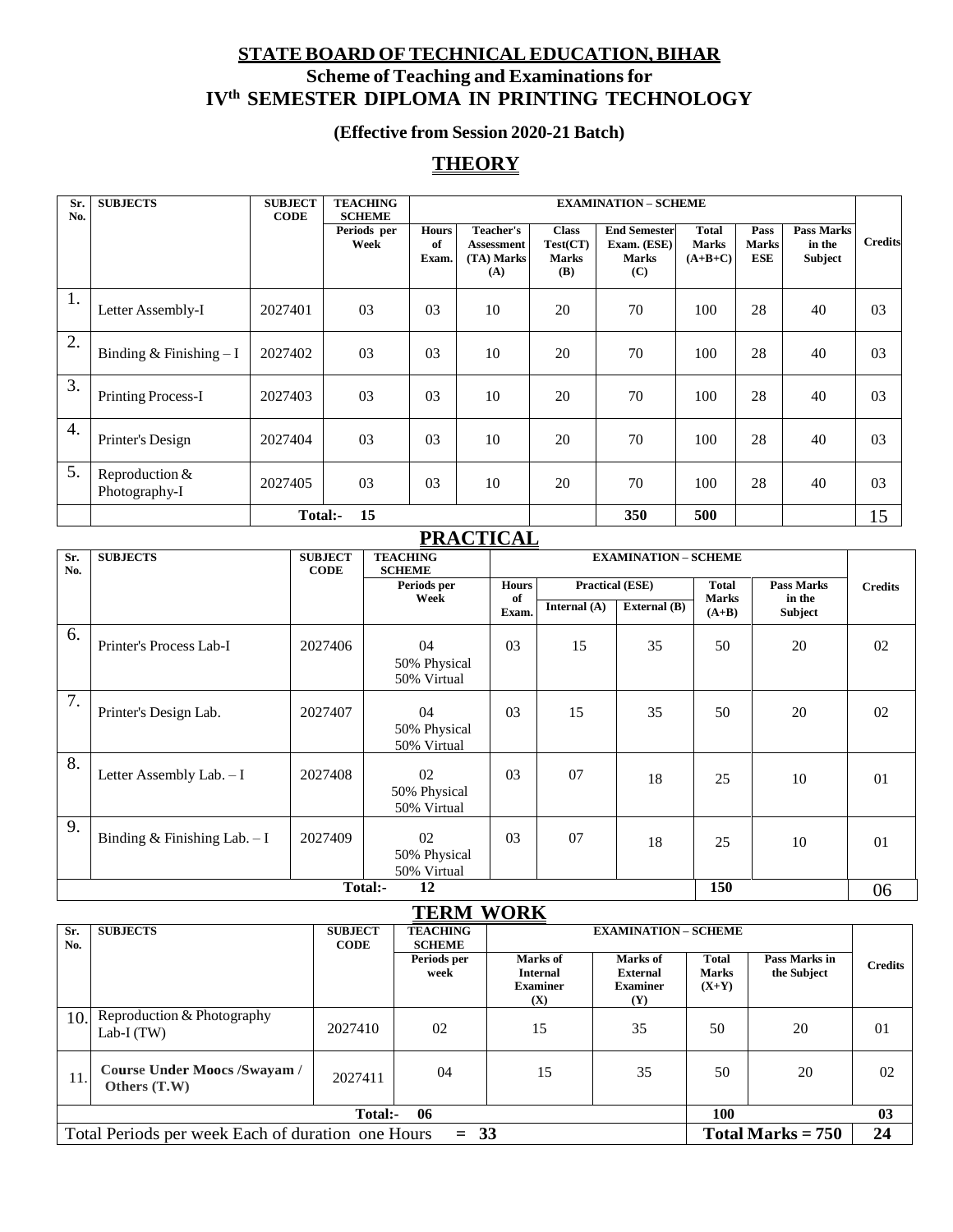### **LETTER ASSEMBLY – I**

|                     | Theorv |                         |     | No of Period in one session : 60 | $\mathbb C$ redits |    |
|---------------------|--------|-------------------------|-----|----------------------------------|--------------------|----|
| <b>Subject Code</b> |        | No. of Periods Per Week |     | <b>Full Marks</b>                | 100                |    |
| 2027401             |        | m                       | P/S | ESE                              | 70                 | 03 |
|                     | 03     |                         |     |                                  | 10                 |    |
|                     |        |                         |     | $\sim$                           | 20                 |    |

#### **Rationale & Objective:**

Every printed product consists of text portion and illustrations, with the former occupying mechanical portion knowledge of text setting methods and equipment used for setting text, which is broadly termed Letter Assembly, therefore very essential.

The aim of this subject is to study letter assembly as an important part of print-production techniques, to enable the students to make judgment about the aspect of printing, particularly in relation to the requirements of designing the printed products.

This will cover development of typesetting methods, preparation for type setting inputs and outputs, page assembly, proofing imposition and planning.

The aim is to further develop the student's understanding and knowledge of letter assembly equipment, particularly in the areas of on-line integrated system, image generation system, editing and corrections, electronic page assembly, digital storage and outputs.

|         | <b>Contents: Theory</b>                                                                                                                                                                                                                                                | <b>Hrs</b> | <b>Marks</b> |
|---------|------------------------------------------------------------------------------------------------------------------------------------------------------------------------------------------------------------------------------------------------------------------------|------------|--------------|
| Unit-1  | <b>INTRODUCTION:</b><br>Historical development of Typesetting from Gutenberg to present.<br>1.1<br>Review of various systems and their relationship with current production<br>1.2                                                                                     | [06]       |              |
| Unit-2  | PREPARATION FOR TYPESETTING:<br>Typographical unit of measurement. Angle-American point system.<br>2.1<br>Units of set, measurement of length;<br>2.2<br>Preparation of copy, house style.<br>2.3<br>2.4<br>Proof-reading.<br>Casting- off and copy fitting.<br>2.5    | [09]       |              |
| Unit -3 | <b>LETTER ASSEMBLY SYSTEM:</b><br>3.1<br>Handsetting, Mechanical typesetting, typewriter composition<br>Display composition by various system.<br>3.2<br>Editing, correction and page-make up in all the systems.<br>3.3                                               | [06]       |              |
| Unit-4  | TYPESETTING ROUTINES:<br>4.1<br>Different kinds of setting poetry; table, tabular, mathematical, scientific<br>Methodical approach for each kind of job, tools, accessories, and<br>4.2<br>precision aids, used in the letter assembly departments and their purposes. | [06]       |              |
| Unit-5  | <b>INTRODUCTION TO PHOTOTYPESETTING:</b><br>Development from the earliest to the present.<br>5.1<br>Principles of first to present generations photo-typesetting machines, their<br>5.2<br>performance and usage.                                                      | [09]       |              |
| Unit -6 | <b>TYPESETTING INPUT:</b><br>06.01 Counting and non-counting keyboard, keyboard layout and ergonomics.                                                                                                                                                                 | [06]       |              |
| Unit-7  | PHOTO-TYPESETTING OUTPUT:<br>Application of various photo-typesetter, scopes, and limitation.<br>7.1<br>7.2<br>Processing of photo-typesetting output.                                                                                                                 | [06]       |              |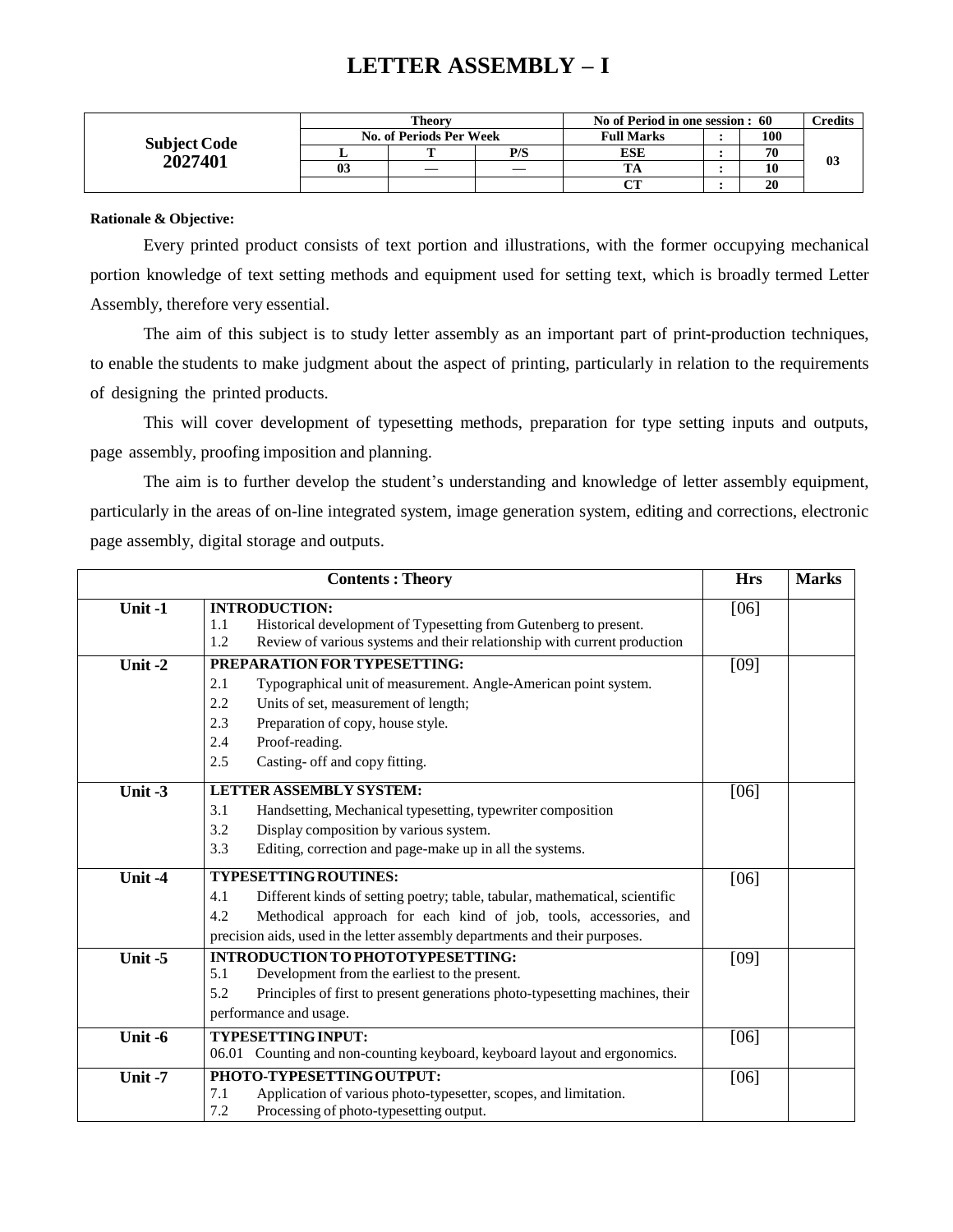| Unit -8 | PAGE ASSEMBLING AND PROOFING:<br>Make-up of photo-typesetting products for book, magazine, newspaper,<br>8.1<br>and general printing.<br>8.2<br>Equipment and materials used.<br>8.3<br>Photo headline setting and transfer lettering systems for display<br>Proofing Techniques-matrix printer, diazo, electrostatic, diffusion<br>8.4<br>transfer, photographic. | [06] |  |
|---------|--------------------------------------------------------------------------------------------------------------------------------------------------------------------------------------------------------------------------------------------------------------------------------------------------------------------------------------------------------------------|------|--|
| Unit-9  | <b>IMPOSITION AND PLANNING:</b><br>Page shapes, margins, and size in relation to paper size.<br>9.1<br>Rules for Imposition up to 32 pages.<br>9.2<br>Accommodation of press and Finishing requirements, sheet work and<br>9.3<br>halfsheet work, grip edge, signature and register marks.                                                                         | [06] |  |
|         | <b>Total</b>                                                                                                                                                                                                                                                                                                                                                       | 60   |  |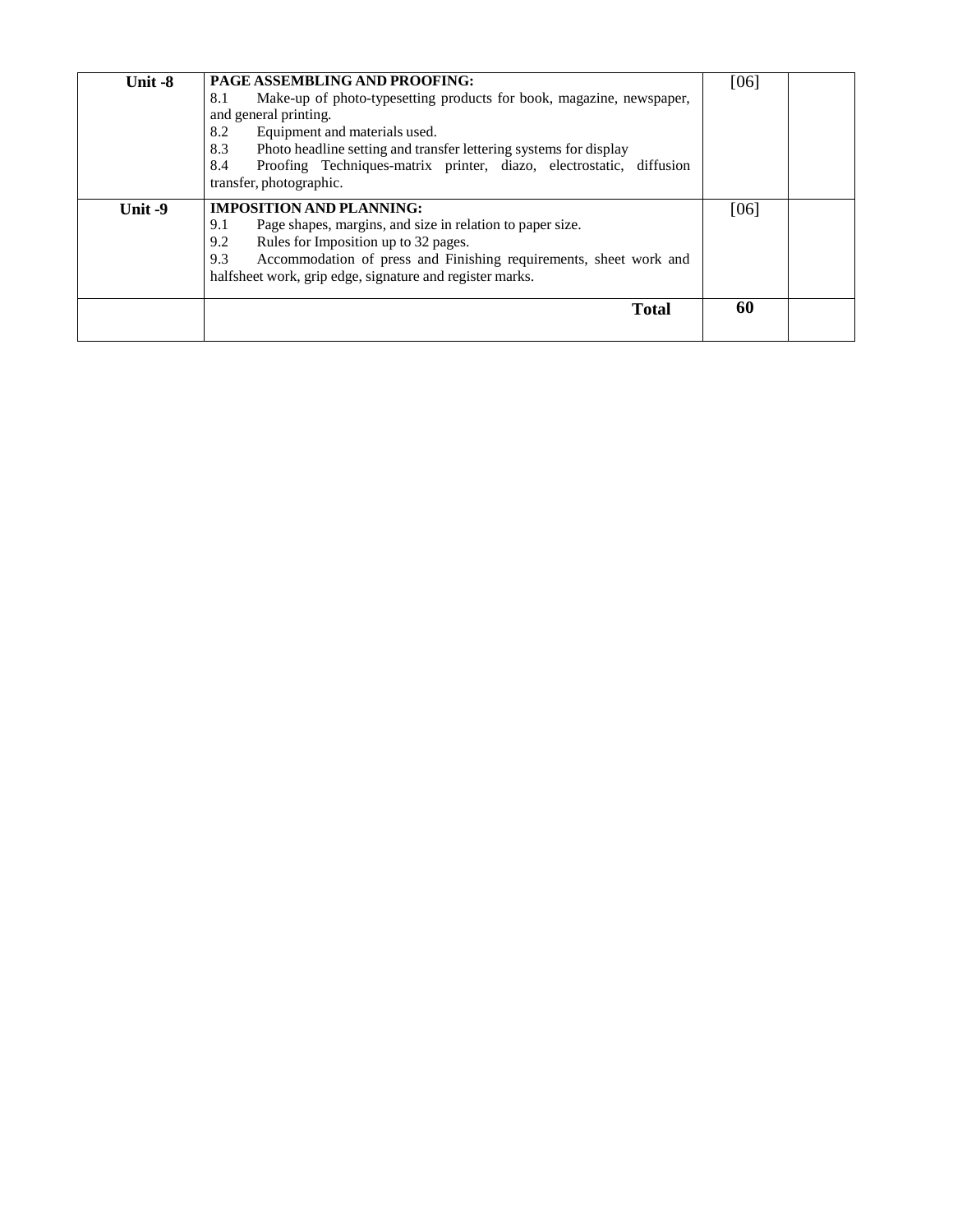### **BINDING & FINISHING – I**

|                     | <b>Theory</b> |                         |     | No of Period in one session : 50 | <b>Credits</b> |                |
|---------------------|---------------|-------------------------|-----|----------------------------------|----------------|----------------|
| <b>Subject Code</b> |               | No. of Periods Per Week |     | <b>Full Marks</b>                | 100            |                |
| 2027402             |               |                         | P/S | ESE                              | 70             | 0 <sub>3</sub> |
|                     | 03            |                         |     |                                  | 10             |                |
|                     |               |                         |     |                                  | 20             |                |

### **Rationale & Objective:**

This is a core subject-After printing is complete; the printed sheets are required to be put in a proper shape such as books, magazine, registers, etc. For this, knowledge of various methods and techniques of binding and finishing is very essential. A diploma holder is required to supervise the binding and finishing section in a press.

|           | <b>Contents: Theory</b>                                               | <b>Hrs</b>        | <b>Marks</b> |
|-----------|-----------------------------------------------------------------------|-------------------|--------------|
| Unit $-1$ | <b>WAREHOUSE OPERATIONS.</b>                                          | $\overline{[08]}$ |              |
|           | Printed paper warehouse and white paper warehouse, storing<br>1.1     |                   |              |
|           | temperature, humidity,                                                |                   |              |
|           | materials handing, safety.                                            |                   |              |
|           | Paper buying, stocking, storage and issue.<br>1.2                     |                   |              |
|           | International paper sizes, and I.S.I. paper sizes, advantages,<br>1.3 |                   |              |
|           | grammes per square metre - GSM), method of substances                 |                   |              |
|           | specification; old imperial sizes and subdivisions of paper.          |                   |              |
|           |                                                                       |                   |              |
| Unit-2    | <b>SECURING OPERATIONS:</b>                                           | $[08]$            |              |
|           | Use of thread, tape, cord, wire-stitching, looping, gluing,<br>2.1    |                   |              |
|           | pasting, covering,                                                    |                   |              |
|           | Different kinds of sewing, cord sewing and tape sewing,<br>2.2        |                   |              |
|           | hand sewing and machine sewing, two-on and all-along                  |                   |              |
|           | sewing, over casting for loose-leaf works, suitability for            |                   |              |
|           | different styles of binding.                                          |                   |              |
|           | End papers: single, made –end paper, reinforced, cloth-joint,<br>2.3  |                   |              |
|           | leather-joint, silk-fly leaf and leather -flyleaf. Zigzag end         |                   |              |
|           | papers, their object.                                                 |                   |              |
|           |                                                                       |                   |              |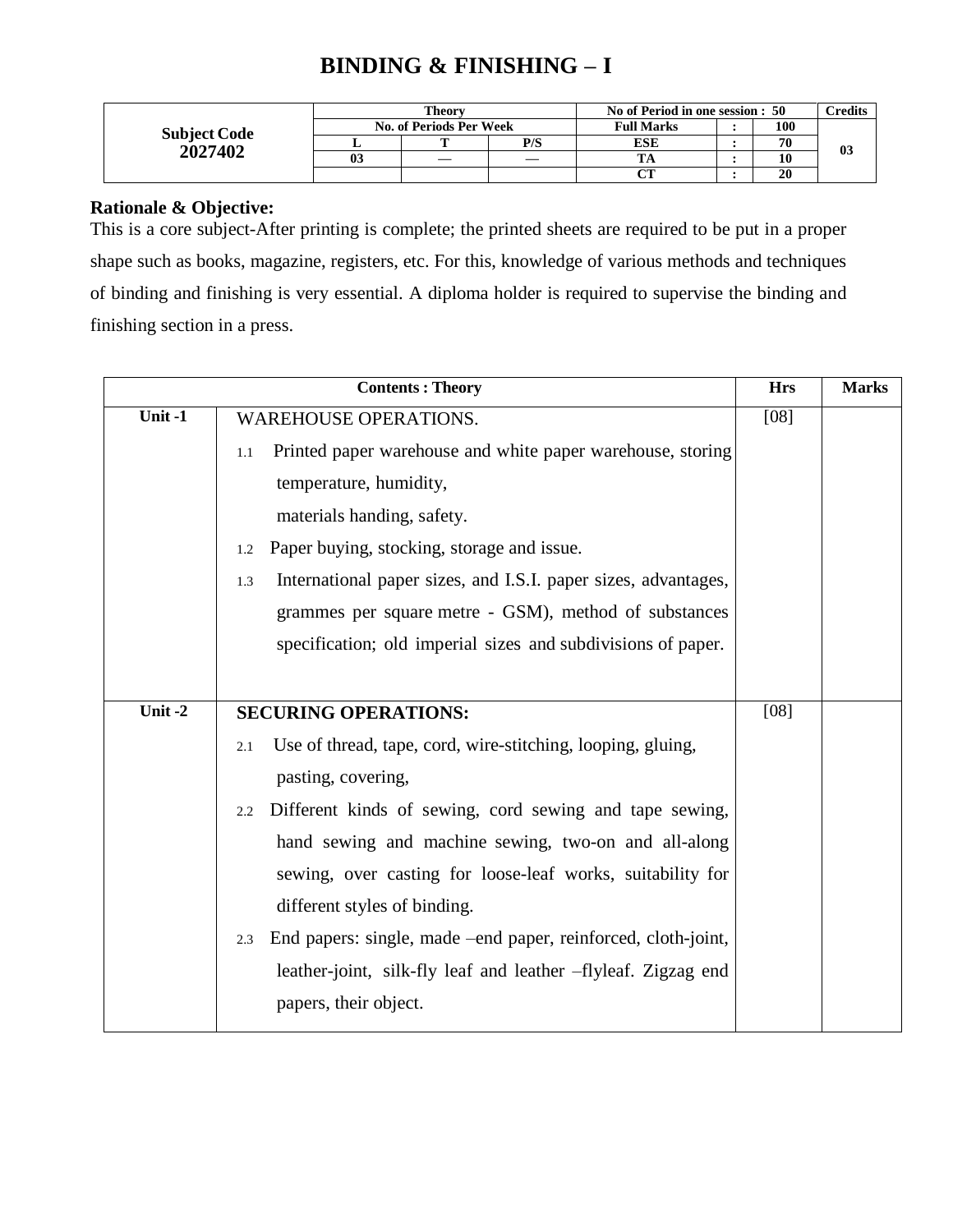| Unit $-3$ | FORWARDING OPERATIONS.                                            | $[08]$ |  |
|-----------|-------------------------------------------------------------------|--------|--|
|           | In board and out -board forwarding, different kinds of<br>3.1     |        |  |
|           | binding and styles, publishers, library, miscellaneous and        |        |  |
|           | deluxe extra leather, stationery binding-characteristics.         |        |  |
| Unit-4    | <b>BINDING TECHNIQUES</b>                                         | [08]   |  |
|           | 04.01 Adhesive binding, thermoplastic, unsewn, threadless and     |        |  |
|           | perfect binding.                                                  |        |  |
| Unit-5    | PREPARATION AND ATTACHING BOARDS                                  | $[08]$ |  |
|           | 05.01 Dimensional variation of boards, lining, cutting to         |        |  |
|           | size, warping of boards, prevention, attaching boards,            |        |  |
|           | lacing-in-split-board work.                                       |        |  |
| Unit-6    | <b>COVERING OPERATION:</b>                                        | $[05]$ |  |
|           | 06.01 Different kinds of covering materials, selecting leather as |        |  |
|           | other materials, measuring and cutting to size and shape,         |        |  |
|           | applying adhesive and turning it, pressing, setting the groove    |        |  |
|           | or joints, settings the head, setting the band, polishing         |        |  |
|           | pressing and pasting down.                                        |        |  |
| Unit $-7$ | <b>FINISHING</b>                                                  | $[05]$ |  |
|           |                                                                   |        |  |
|           | Decorating the cover of the book with the finishing tools,<br>7.1 |        |  |
|           | blind blocking, gold blocking and sliding hand tools, fillets     |        |  |
|           | pallets, rules. Lottering, type holder, brass type, marking for   |        |  |
|           | tooling and lettering, heating, testing and pressing, cleaning,   |        |  |
|           | inlaying, lacing and bands open up and pressing.                  |        |  |
|           | Edge decoration, colouring, spraying marbling, guilding,<br>7.2   |        |  |
|           | gauffereing or tooling the                                        |        |  |
|           | edges, head bands, handmade and machine-made head bands.          |        |  |
|           |                                                                   |        |  |
|           | <b>Total</b>                                                      | 50     |  |
|           |                                                                   |        |  |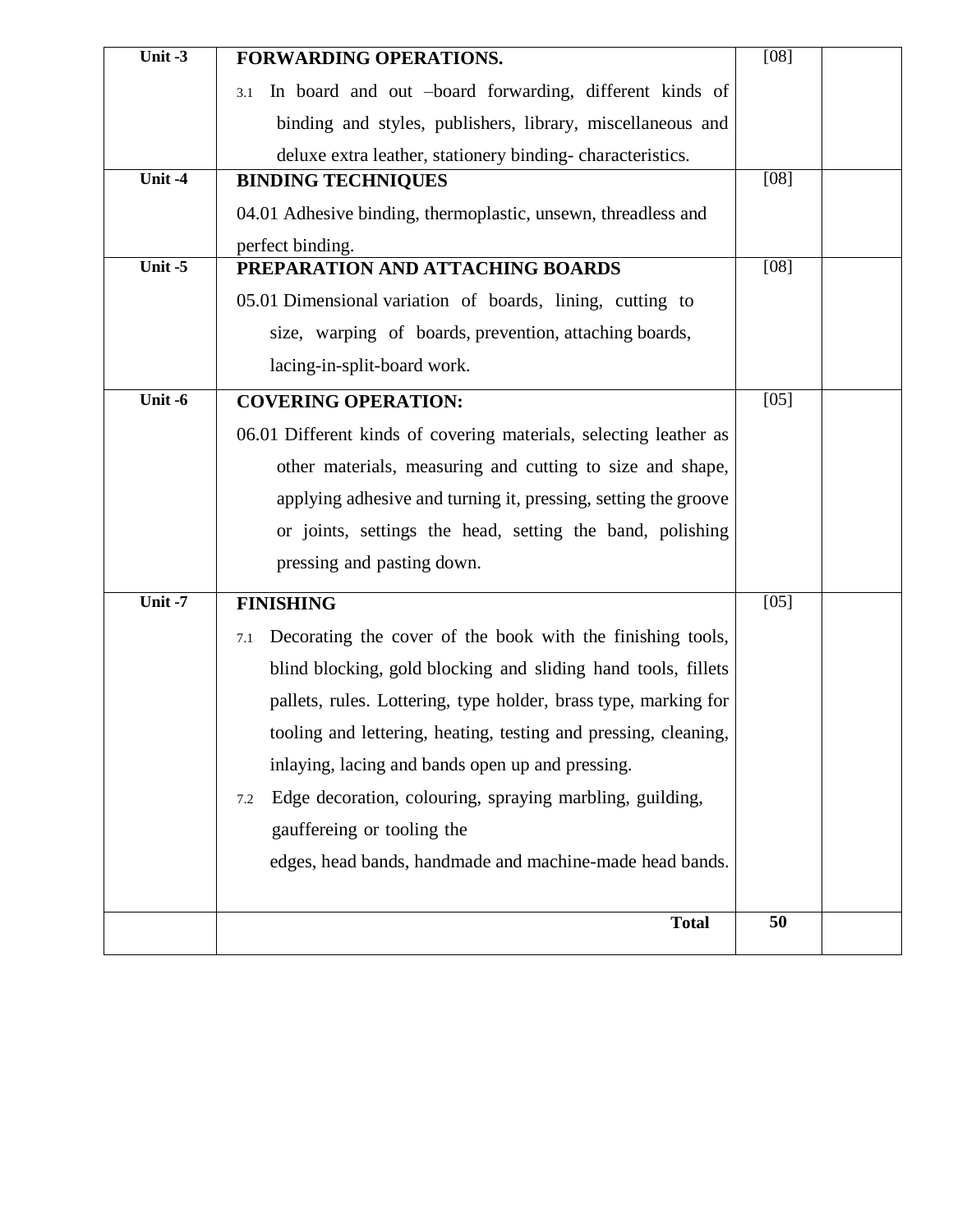# **PRINTING PROCESS – I**

|                     |    | Theorv                  |     | No of Period in one session : | $\mathbf{C}$ redits |    |
|---------------------|----|-------------------------|-----|-------------------------------|---------------------|----|
| <b>Subject Code</b> |    | No. of Periods Per Week |     | <b>Full Marks</b>             | 100                 |    |
|                     |    |                         | P/S | ESE                           | 70                  | 03 |
| 2027403             | 03 |                         |     |                               | 10                  |    |
|                     |    |                         |     | $\alpha$ tt                   | 20                  |    |

### **Rationale & Objective:**

It is a core subject of printing technology, It is essential for students to learn about the basics of various printing processes. Process photography, techniques of printing surface preparation and printing machines.

|           | <b>Contents: Theory</b>                                                                                                              | <b>Hrs</b>      | <b>Marks</b> |
|-----------|--------------------------------------------------------------------------------------------------------------------------------------|-----------------|--------------|
|           | <b>Unit -1</b> Printing Industry-historical background and structure.                                                                | []              |              |
| Unit-2    | Principles Involved and characteristics of different printing process-their<br>suitability and limitations.                          | $\vert \ \vert$ |              |
|           | <b>Unit -3</b> Introduction to Relief surface and Plano graphic surface.                                                             | $\mathsf{L}$    |              |
| Unit $-4$ | Introduction to equipments and tools used for all printing processes.                                                                |                 |              |
| Unit-5    | Introduction to process photography: types of process cameras-their<br>constructions and functioning-making negatives and positives. | $\Box$          |              |
|           | <b>Unit -6</b> Introduction to Surface Preparation (Overview only)                                                                   |                 |              |
|           | <b>Total</b>                                                                                                                         |                 |              |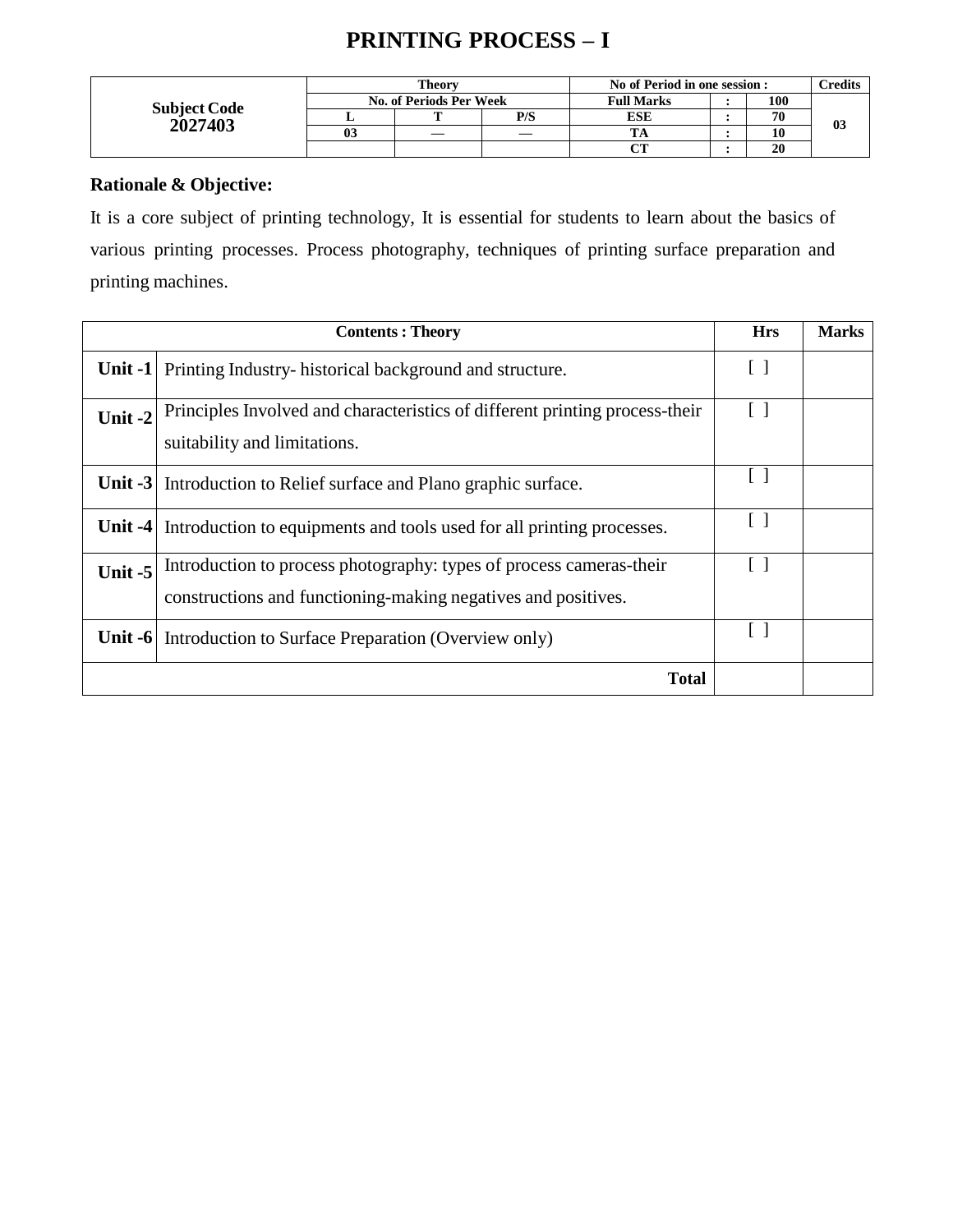### **PRINTER'S DESIGN**

|                     | Theorv |                         |     | No of Period in one session : 50 |  |     | <b>Tredits</b> |
|---------------------|--------|-------------------------|-----|----------------------------------|--|-----|----------------|
| <b>Subject Code</b> |        | No. of Periods Per Week |     | <b>Full Marks</b>                |  | 100 |                |
| 2027404             |        |                         | P/S | ESE                              |  | 70  | 03             |
|                     | 03     |                         |     |                                  |  | 10  |                |
|                     |        |                         |     | $\alpha$<br>U 1                  |  | 20  |                |

#### **Rationale & Objective:**

Even printed product should be designed before it is send to the printers or executing the work. The pront-technician should have a clear perspective of the design principles involved in designing a product, as the designing on the printing process to be decided. The aim of this subject will be to introduce the study of printed products, introduction to type and typography, design method, design rganisation, visual studies, techniques of copy preparation, layouts and dummy for all kinds of jobs.

The aim is to further examine in details to design consideration and corporate design planning applied to different types of products, and to allow the students to apply the knowledge gained in the professional carrier.

|        |         | <b>Contents: Theory</b>                                           | <b>Hrs</b> | <b>Marks</b> |
|--------|---------|-------------------------------------------------------------------|------------|--------------|
|        |         | VARIOUS KINDS OF PRINTED PRODUCTS, THEIR FORMAT,                  |            |              |
|        |         | <b>AND DESIGN FACTORS:</b>                                        |            |              |
|        | $1.1\,$ | Leaflets, pamphlets, booklets, catalogyes, brochures, manuals,    | [06]       |              |
|        |         | books.                                                            |            |              |
| Unit-1 | 1.2     | Magazines and Newspapers.                                         |            |              |
|        | 1.3     | Business forms and commercial stationary.                         |            |              |
|        | 1.4     | Labels, cartons, point-of-sale displays, etc.                     |            |              |
|        | 1.5     | Factors to be considered in print planning, such as, purpose,     |            |              |
|        |         | budget, materials etc.                                            |            |              |
|        |         | DESIGN AND TYPOGRAPHIC ELEMENTS:                                  | [06]       |              |
|        | 2.1     | Identification of design terms; point, line, space, shape, mass,  |            |              |
|        |         | size and scale, colour, tone, texture, pattern, balance and       |            |              |
|        |         | contrast.                                                         |            |              |
|        | 2.2     | Typographic Elements.                                             |            |              |
| Unit-2 | 2.3     | Type fundamentals, main groups of type face designs, type series, |            |              |
|        |         | type families.                                                    |            |              |
|        | 2.4     | Choosing type face suitable to the subject or product, relation   |            |              |
|        |         | between type face and printing processes, type face and paper     |            |              |
|        |         | surfaces.                                                         |            |              |
|        | 2.5     | Legibility and readability.                                       |            |              |
|        | 2.6     | Monograms, trade-marks and logotypes.                             |            |              |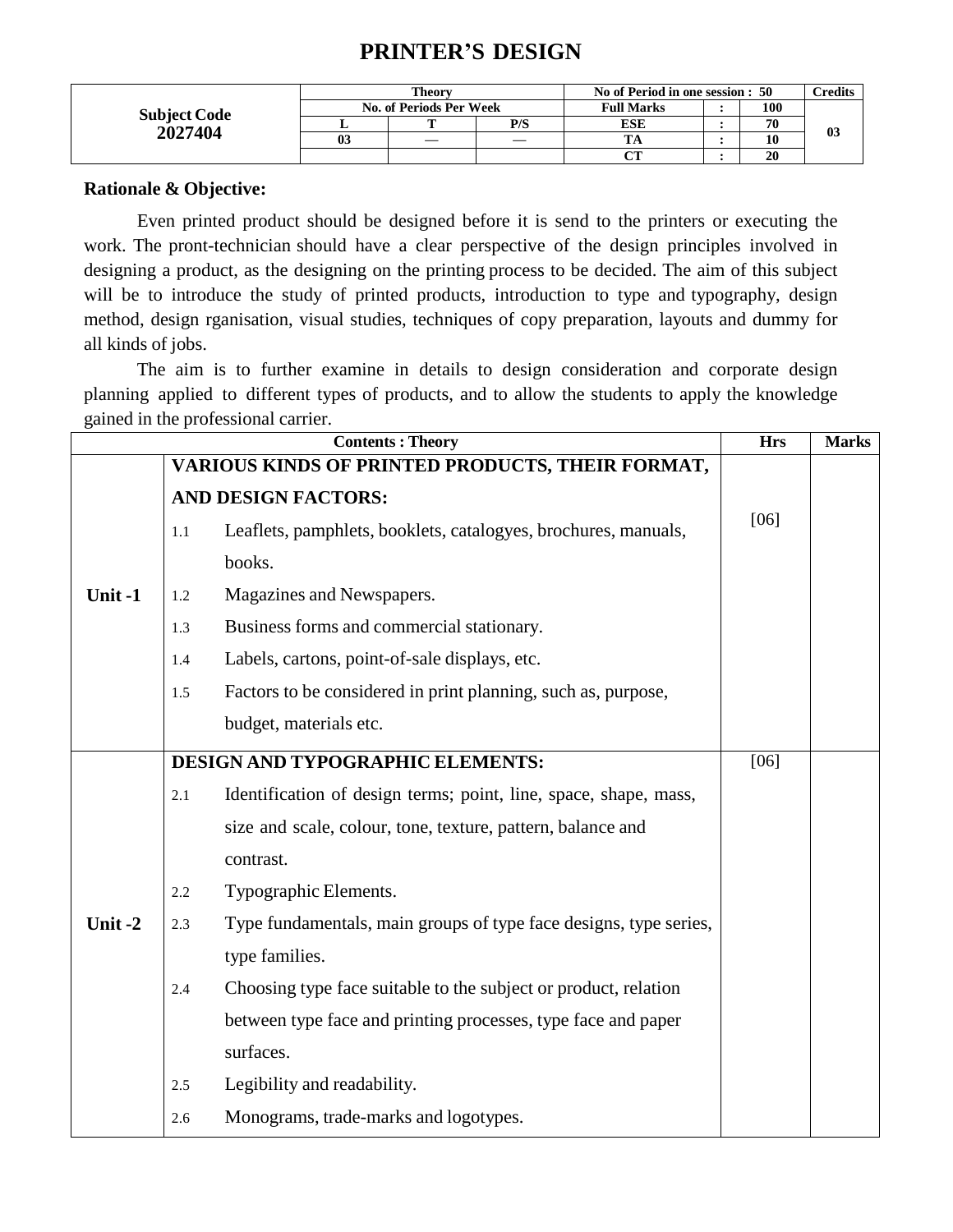|           |     | <b>COLOUR ELEMENTS:</b>                                                  | [08]   |  |
|-----------|-----|--------------------------------------------------------------------------|--------|--|
|           | 3.1 | Colour theory. Terms used to describe colour: warm and cold              |        |  |
| Unit $-3$ |     | colours, hue, Colour wheel. Term to describe their relationships,        |        |  |
|           |     | between colours, complementary colour, split-complementary               |        |  |
|           |     | colours, selection of colours for two or three or four colours           |        |  |
|           |     | jobs. Attributes and emotional appeal of colour.                         |        |  |
|           | 3.2 | Choose and effective use of colours, colour harmony, colour              |        |  |
|           |     | contrast and colour values.                                              |        |  |
|           |     | <b>ILLUSTRATIVE ELEMENT</b>                                              | $[05]$ |  |
|           | 4.1 | Types of originals for illustration and re-production: continuous        |        |  |
|           |     | tone copy, line drawings, black and white and colour.                    |        |  |
| Unit-4    | 4.2 | Requirements of art work and originals for reproduction,                 |        |  |
|           |     | treatment of photographs, photomechanical transfer materials             |        |  |
|           |     | and their use.                                                           |        |  |
|           | 4.3 | Black and white photographs, high contrast and low contrast;             |        |  |
|           |     | improving quality of photographic pronts; masking, scaling,              |        |  |
|           |     | cropping of illustration, reduction and enlargements; size of            |        |  |
|           |     | reproduction; care and protection; air brush and its use.                |        |  |
|           |     | <b>LAYOUT PREPARATION:</b>                                               | [08]   |  |
|           | 5.1 | Materials, equipments and techniques used in the preparation of          |        |  |
| Unit-5    |     | layout and art work.                                                     |        |  |
|           | 5.2 | Basic geometric shapes, disposition of elements and space;               |        |  |
|           |     | principles of symmetrical and asymmetrical arrangements;                 |        |  |
|           |     | distinction between geometric and optical centres.                       |        |  |
|           | 5.3 | Preparation of the layouts, analysis of briefs, stages and house styles. |        |  |
|           | 5.4 | Methods of producing different forms of layout.                          |        |  |
|           | 5.5 | Page structures, arrangement of illustration and text matter.            |        |  |
|           | 5.6 | Dummy preparation.                                                       |        |  |
|           |     |                                                                          |        |  |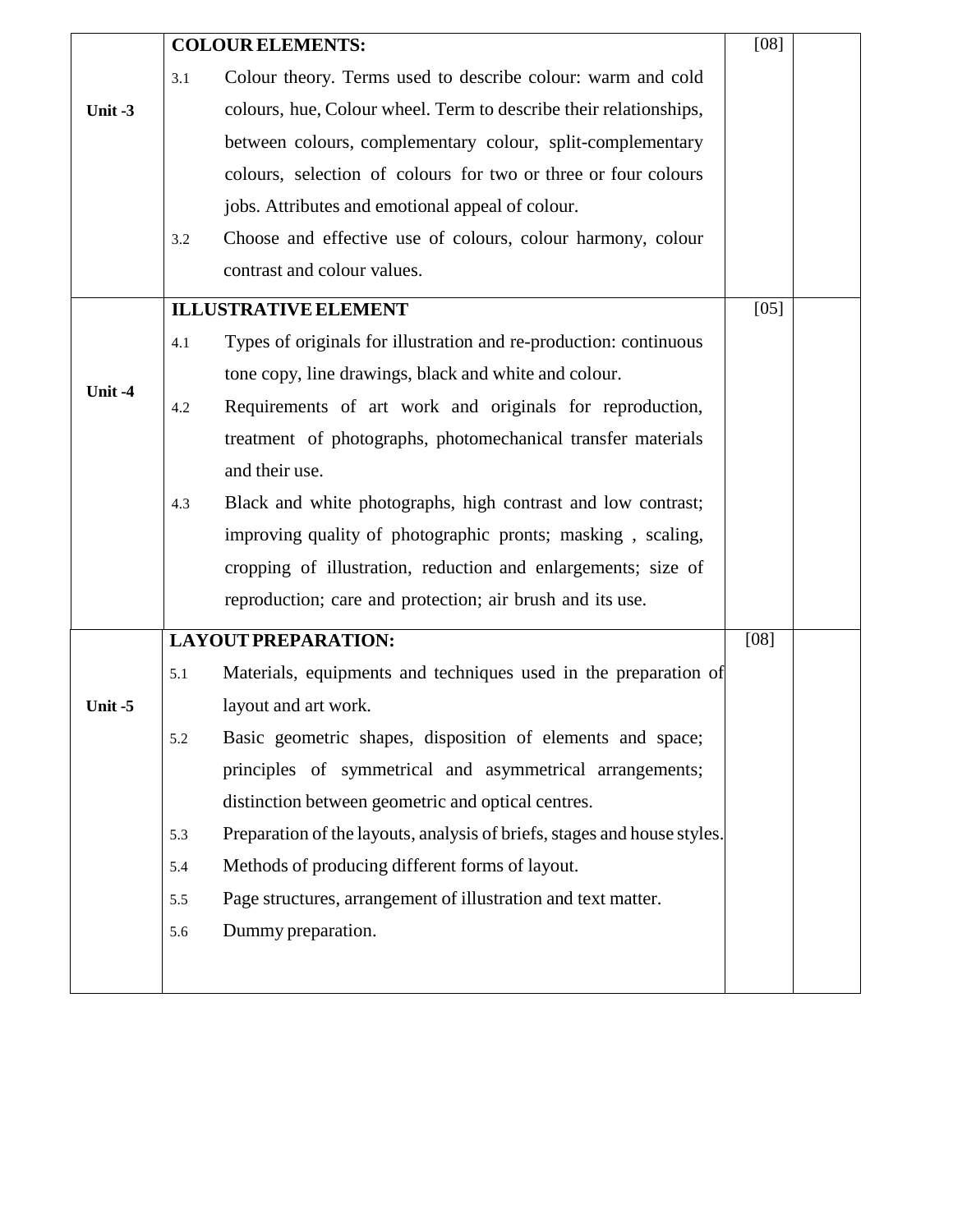|        |     | TYPOGRAPHY:                                                               | $[06]$ |  |
|--------|-----|---------------------------------------------------------------------------|--------|--|
|        | 6.1 | Methods of preparing a design in its various stages, for different        |        |  |
| Unit-6 |     | classes of work book, display, news, magazines and other                  |        |  |
|        |     | kinds, typographic specifications for different classes of work.          |        |  |
|        | 6.2 | Copy preparation for different classes of work in relation to             |        |  |
|        |     | typesetting systems, artworks preparation for different printing          |        |  |
|        |     | processes paper etc.                                                      |        |  |
|        | 6.3 | Materials and tools used in preparation of layouts and art work.          |        |  |
|        |     |                                                                           |        |  |
|        |     | PLANNING FOR PRODUCTION:                                                  | $[05]$ |  |
|        | 7.1 | Selection and colour limitation of production processes, jobs             |        |  |
| Unit-7 |     | selections, consideration of available methods of composition             |        |  |
|        |     | method possibilities and limitations of Bindings and ancillary            |        |  |
|        |     | processes as they affect design.                                          |        |  |
|        | 7.2 | Technical influences and the selection and specification of               |        |  |
|        |     | ink, paper and other materials in relation to job specifications          |        |  |
|        |     | and the different production processes decided.                           |        |  |
|        | 7.3 | Casting-off copy, principles of copy-fitting, copy fitting tables.        |        |  |
|        | 7.4 | Preparation of page: layouts for different parts of the book and          |        |  |
|        |     | preparation of dummies.                                                   |        |  |
|        |     |                                                                           |        |  |
|        |     | <b>DISPLAY COMPOSITION:</b>                                               | $[06]$ |  |
| Unit-8 |     | 08.01 Principles of display, factors affecting display setting, effective |        |  |
|        |     | use of white space.                                                       |        |  |
|        |     | Line shape and size of space, the type face combinations,                 |        |  |
|        |     | suitability, use of initials, the techniques of layouts arrangements      |        |  |
|        |     | to guide the eye-dividing an area-use of grid preparation of              |        |  |
|        |     | dummy of different kinds of jobs.                                         |        |  |
|        |     | <b>Total</b>                                                              | 50     |  |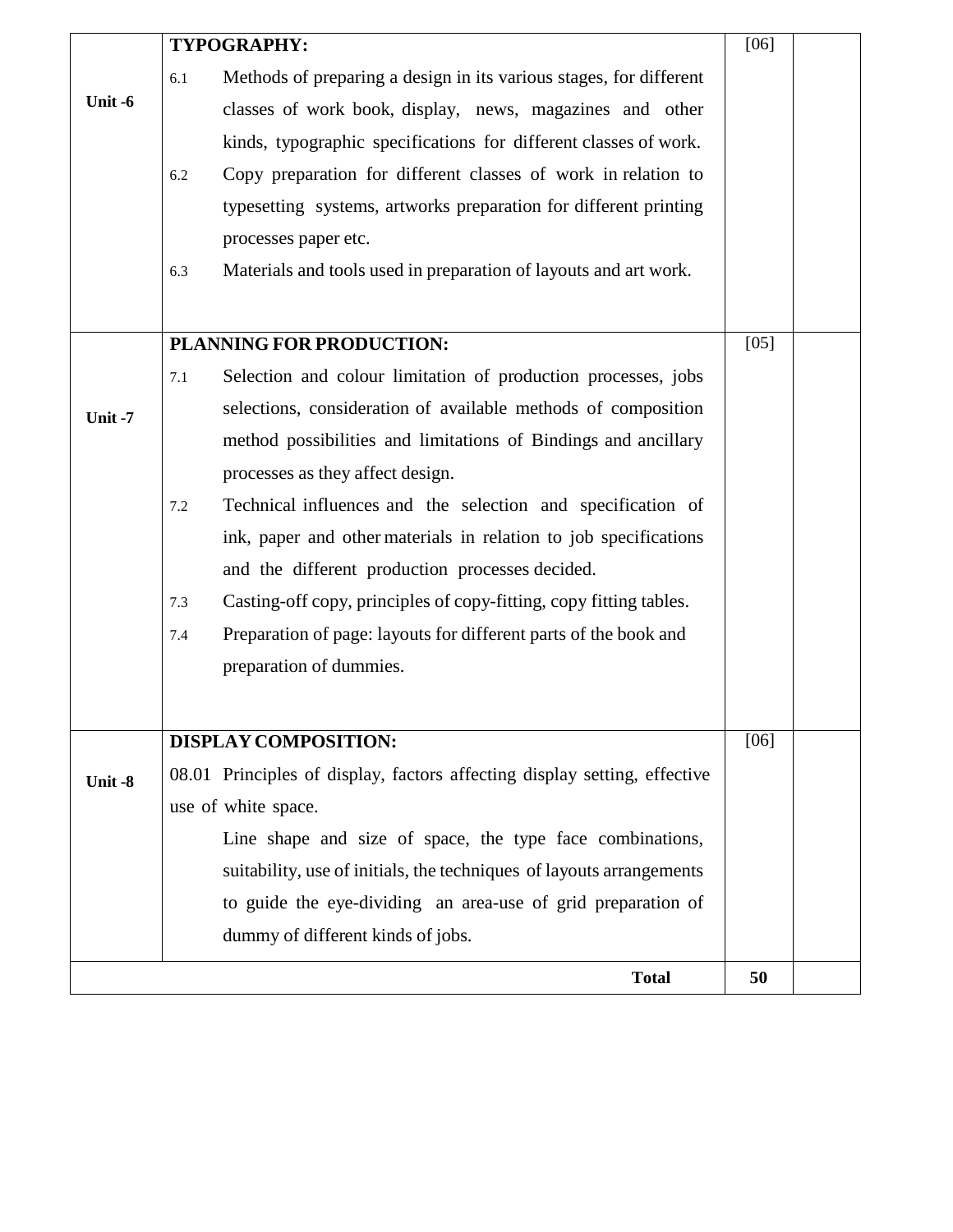# **REPRODUCTION & PHOTOGRAPHY – I**

| <b>Subject Code</b> |    | Theory                  |     | No of Period in one session : 60 |  |     | <b>credits</b> |
|---------------------|----|-------------------------|-----|----------------------------------|--|-----|----------------|
|                     |    | No. of Periods Per Week |     | <b>Full Marks</b>                |  | 100 |                |
| 2027405             |    |                         | P/S | ESE                              |  | 70  |                |
|                     | 03 |                         |     |                                  |  | 10  | 03             |
|                     |    |                         |     | $\alpha$                         |  | 20  |                |

#### **Rationale & Objective:**

Potomechanics, transfer of image and electronic image generation of the photography and their importance for a student to learn, in making tinting

for the job and mainly deals with operation and handling of different equipments , machinery etc, used for reproduction photography.

|        | <b>Contents: Theory</b>                                                         | <b>Hrs</b> | <b>Marks</b> |
|--------|---------------------------------------------------------------------------------|------------|--------------|
|        | FUNCTION OF GRAPHIC REPRODUCTION:                                               |            |              |
| Unit-1 | Functions of graphic reproduction, Definitions of graphic reproduction          | $[08]$     |              |
|        | photography; Originals for graphic reproduction classification of originals,    |            |              |
|        | line originals, Half Tone, Continuous tone, full colour originals, requirements |            |              |
|        | of originals, scaling the originals.                                            |            |              |
|        | <b>OPTICAL SYSTEM</b>                                                           | [08]       |              |
| Unit-2 | Lenses. Lens aberrations, process lens, optical reversal, straight line         |            |              |
|        | reversal, lens aperture, diaphragm, its functions depth of focus, depth of      |            |              |
|        | field, water house etc.                                                         |            |              |
|        | <b>CAMERAS</b>                                                                  | [08]       |              |
| Unit-3 | Different types of process cameras and accessories, e.g. horizontal, dark       |            |              |
|        | room, vertical, vertical enlarger-types camera, roll-film cameras,              |            |              |
|        | Computerised Camera evaluation of modern cameras.                               |            |              |
|        | <b>ILLUMINA NATS</b>                                                            | $[08]$     |              |
| Unit-4 | Classification, requirements, colour temperature, comparative study of          |            |              |
|        | different illuminants, carbon are lamps open and enclosed, incandescent         |            |              |
|        | lamps, tungsten, halogen lamps, pulsed xenon lamps, lens flap, units of         |            |              |
|        | illumination, inverse square law, relative intensity exposure calculations.     |            |              |
|        | <b>EMULSIONS FOR GRAPHIC REPRODUCTION PHOTOGRAPHY</b>                           | [07]       |              |
| Unit-5 | Ingredients, brief description of manufacture of emulsions, types of            |            |              |
|        | emulsions, emulsion structure, Requirement of emulsions, emulsion               |            |              |
|        | structure, Requirements of emulsion. Study of sensitometric                     |            |              |
|        | waves-characteristic and gama curves. Latent image Theory: Reciprocity          |            |              |
|        | failure, intermittency effect, cavalier effect, etc.                            |            |              |
|        |                                                                                 |            |              |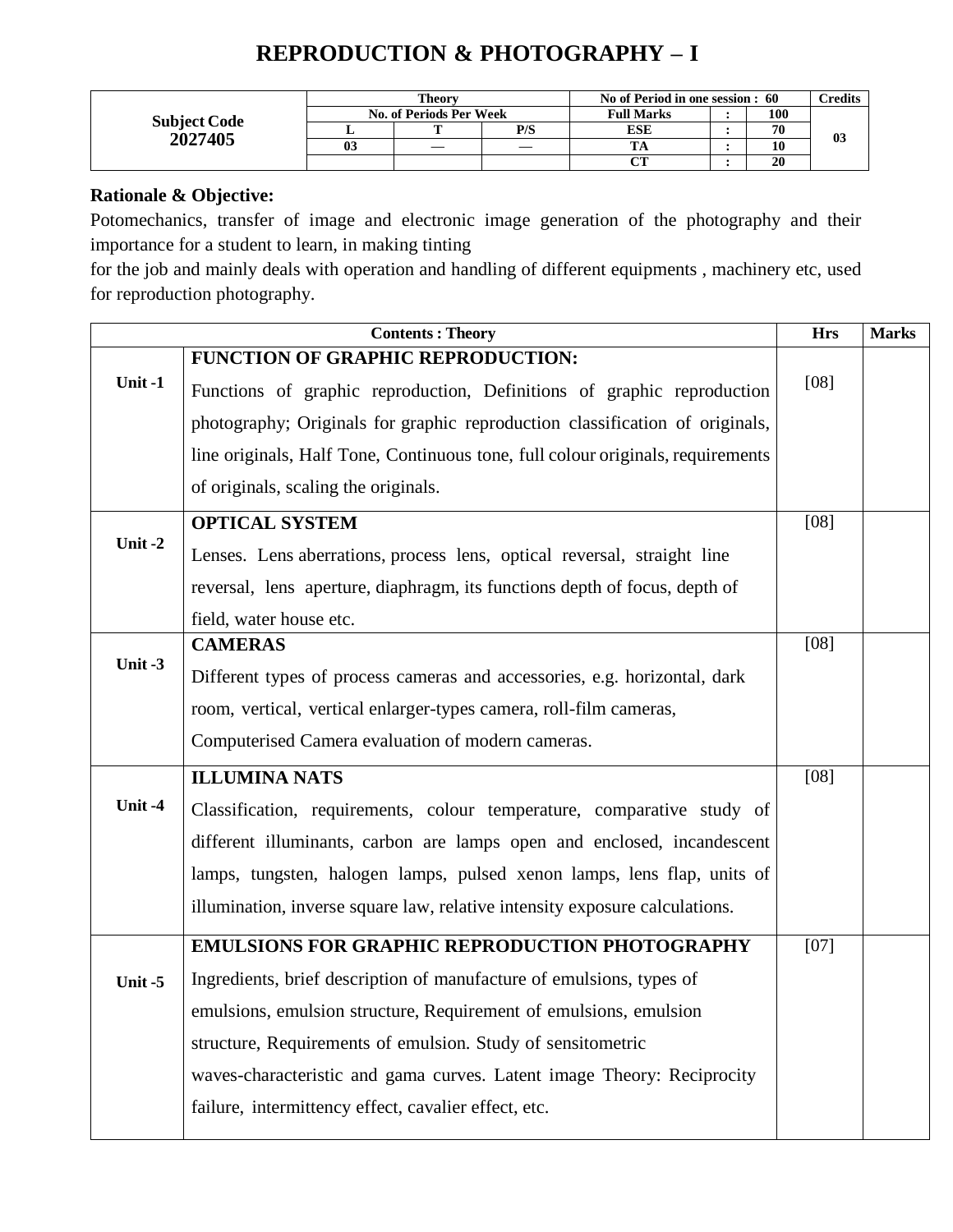|         | LINE AND HALFTONE PHOTOGRAPHY:                                            | $[07]$ |  |
|---------|---------------------------------------------------------------------------|--------|--|
| Unit -6 | Basic Line exposure, magnification factor, line photography from black    |        |  |
|         | and white, and colour line originals, evaluation of line negatives. Brief |        |  |
|         | study of halftone screens, manufacture, halftone theories, screen         |        |  |
|         | calculations, inverse system Various ratio<br>distance<br>system-         |        |  |
|         | calculations, Halftone exposure-single and<br>multiple<br>exposure        |        |  |
|         | system, flash no-screen exposure principles of dot formation,             |        |  |
|         | evaluation of halftone, negative & positives                              |        |  |
|         | <b>CONTACT PROCESSING</b>                                                 | $[07]$ |  |
| Unit-7  | Application of Contact printing, determining the correct exposure         |        |  |
|         | dots, soft dots, spreads and chokes for multi-colour printing             |        |  |
|         | inspection of negatives and positives.                                    |        |  |
|         | PROCESSING:                                                               | $[07]$ |  |
| Unit -8 | Developers, Ingredients and their function. Different developers, their   |        |  |
|         | suitability, factors affecting of development, method of development,     |        |  |
|         | automatic processor, stop bath, fixing bath, their functions.             |        |  |
|         | <b>Total</b>                                                              | 60     |  |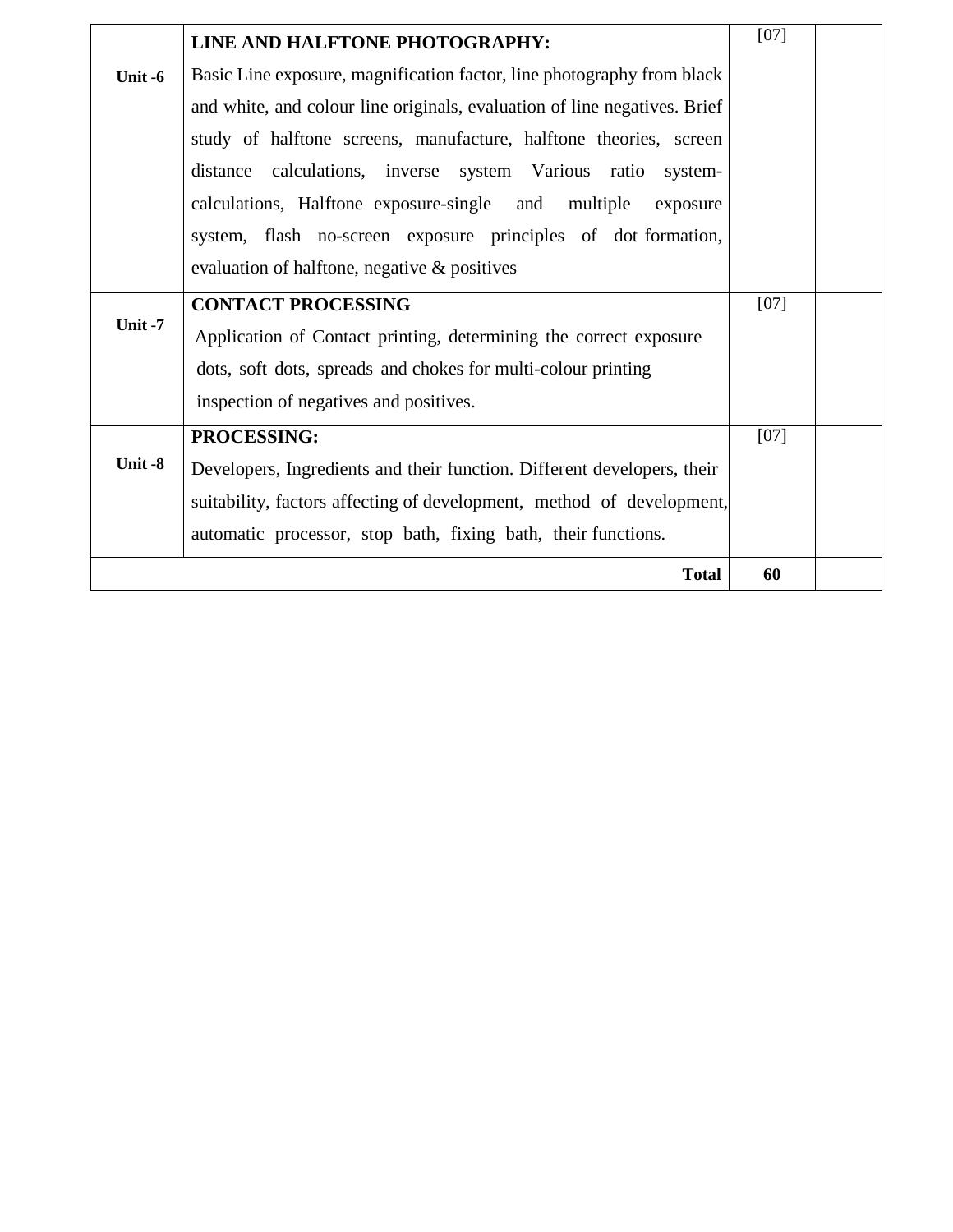# **PRINTER'S PROCESS LAB – I**

|                     | <b>Practical</b>        |     | No of Period in one session : |  |    | <b>Predits</b> |
|---------------------|-------------------------|-----|-------------------------------|--|----|----------------|
| <b>Subject Code</b> | No. of Periods Per Week |     | <b>Full Marks</b>             |  | 50 |                |
| 2027406             |                         | P/S | ESE                           |  | 50 | 02             |
|                     |                         | 04  | <b>Internal</b>               |  |    |                |
|                     |                         |     | External                      |  | 35 |                |

|           | <b>Contents: Practical</b>                                                                                                                                                                                                                                  | Hrs/week | <b>Marks</b> |
|-----------|-------------------------------------------------------------------------------------------------------------------------------------------------------------------------------------------------------------------------------------------------------------|----------|--------------|
| Unit-1    | Letter Assembly: Lay of case, use of tools and equipments, use of spacing<br>materials, setting straight matter, setting techniques, proofing.                                                                                                              | []       |              |
| Unit $-2$ | Process Photography: Handling and operation of process camera their<br>units and accessories, making negatives and positives.                                                                                                                               |          |              |
| Unit $-3$ | <b>Surface Preparation:</b><br>Use of equipments and accessories for plate making, graining,<br>(a)<br>counter-etching, preparing coating, solution, coating plate for<br>albumen process and;<br>Equipments and tools used for making a line block.<br>(b) | U        |              |
|           | <b>Total</b>                                                                                                                                                                                                                                                |          |              |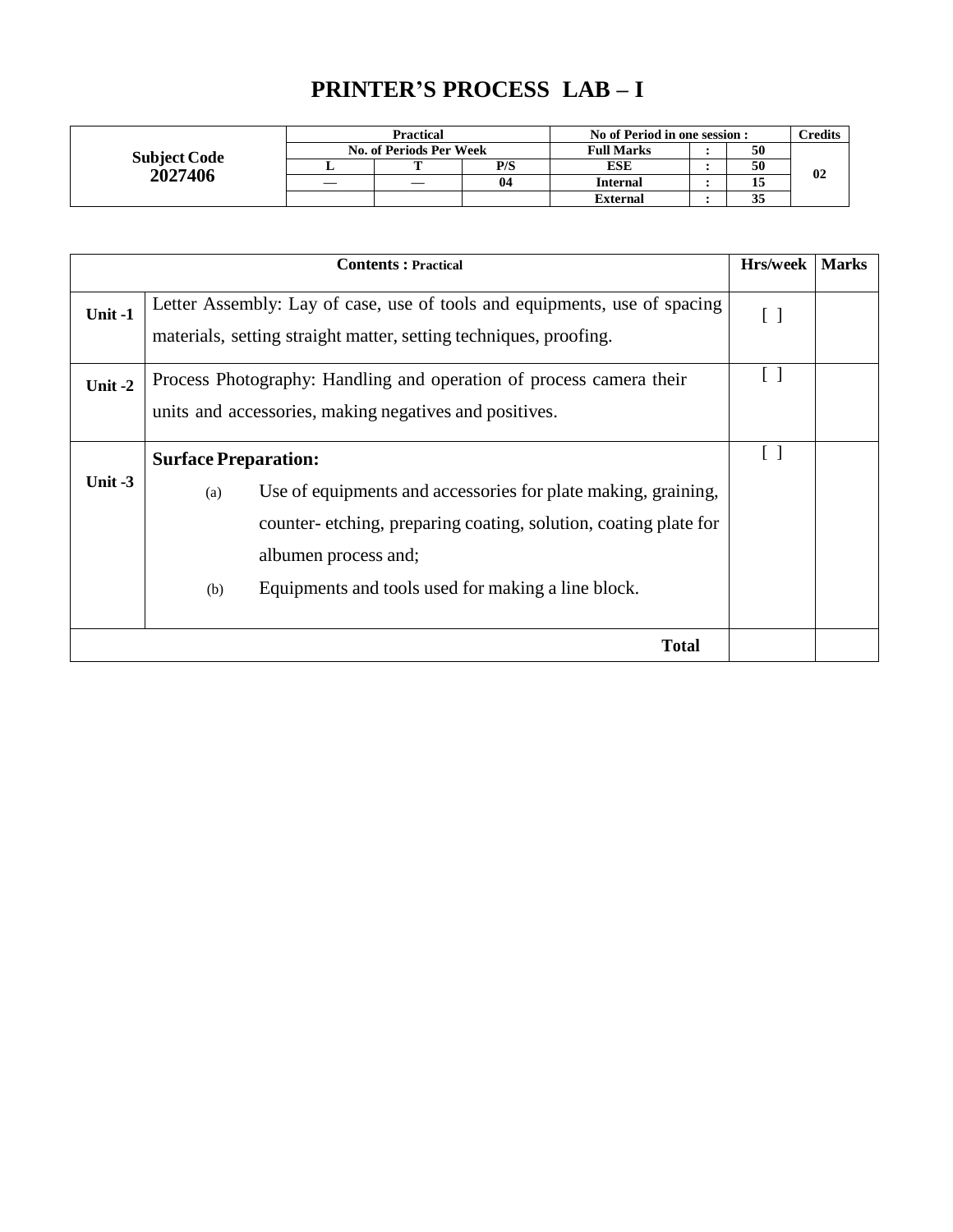## **PRINTER'S DESIGN LAB.**

| <b>Subject Code</b><br>2027407 | <b>Practical</b>        |   |     | No of Period in one session : |  |                     | Credits |
|--------------------------------|-------------------------|---|-----|-------------------------------|--|---------------------|---------|
|                                | No. of Periods Per Week |   |     | <b>Full Marks</b>             |  | 50                  |         |
|                                |                         | m | P/S | <b>ESE</b>                    |  | 50                  | 02      |
|                                |                         |   | 04  | <b>Internal</b>               |  | ⊥ພ                  |         |
|                                |                         |   |     | <b>External</b>               |  | $\sim$ $\sim$<br>ມມ |         |

|                 | <b>Contents: Practical</b>                                                      | <b>Hrs</b>   |                          | <b>Marks</b> |
|-----------------|---------------------------------------------------------------------------------|--------------|--------------------------|--------------|
| Unit-1          | Collection and study of all verities of printed materials.                      | $\Gamma$     |                          |              |
| Unit-2          | Classification of types faces: Block letters, Old face Transitional, Modern and | $\Gamma$     |                          |              |
|                 | Decorative types.                                                               |              |                          |              |
| Unit-3          | Identification of different display faces: method.                              | $\Gamma$     | $\overline{\phantom{a}}$ |              |
| Unit-4          | Layout procedure: Interpretation of copy and layout, preparing composing room   | $\mathbb{R}$ |                          |              |
|                 | layouts rough and finished layouts.                                             |              |                          |              |
| Unit $-5$       | Tools of the layout man; care and handling.                                     | $\Gamma$     | $\mathbf{1}$             |              |
| Unit -6         | Materials for the layout; preparation.                                          | ſ            |                          |              |
| Unit-7          | Lettering for layouts techniques.                                               | L            |                          |              |
| Unit-8          | Layout for simple title pages, letterheads, visiting cards envelopes, greeting  | L            |                          |              |
|                 | cards, invitations, certificates, advertisements and folders.                   |              |                          |              |
| Unit-9          | Designing of monograms and trademarks.                                          | L            |                          |              |
| <b>Unit -10</b> | Study of various kinds of originals used in the printed materials.              |              |                          |              |
| <b>Unit-11</b>  | Study of colour and mixing of colours, two-three-colour-combinations.           |              |                          |              |
| <b>Unit-12</b>  | Practicing layout and dummies for various, class of work: book, display, news,  | L            |                          |              |
|                 | magazines, and other kinds of job work.                                         |              |                          |              |
| <b>Unit-13</b>  | Practicing the techniques of copy preparation.                                  |              |                          |              |
|                 | <b>Total</b>                                                                    |              |                          |              |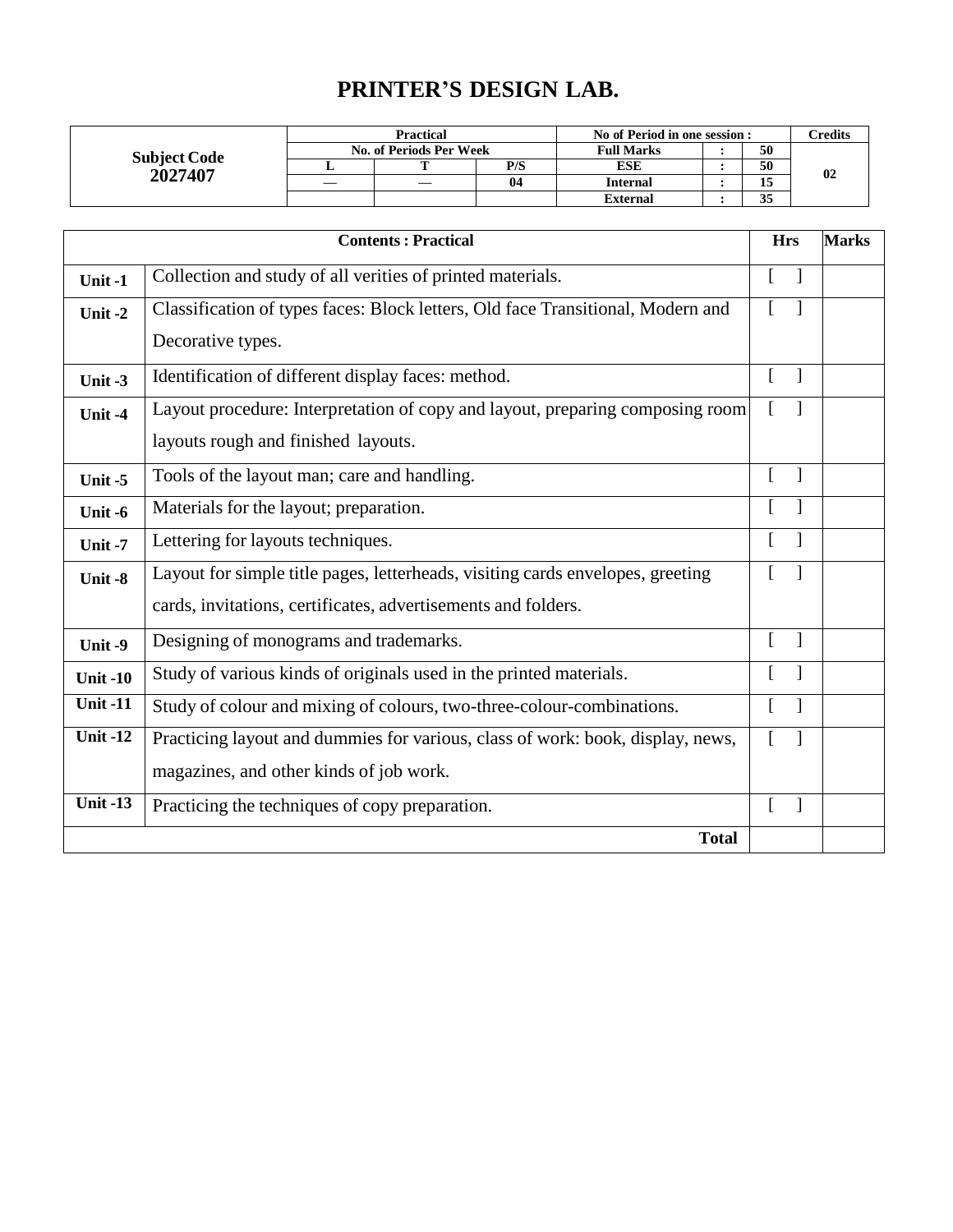# **LETTER ASSEMBLY LAB –I**

| <b>Subject Code</b><br>2027408 | <b>Practical</b>        | No of Period in one session : |                 |    | $\mathop{{\rm \mathbf{C}redits}}$ |           |
|--------------------------------|-------------------------|-------------------------------|-----------------|----|-----------------------------------|-----------|
|                                | No. of Periods Per Week | <b>Full Marks</b>             |                 | 25 |                                   |           |
|                                |                         | P/S                           | ESE             |    | 25                                | $\bf{01}$ |
|                                |                         | 02                            | <b>Internal</b> |    | 07                                |           |
|                                |                         |                               | <b>External</b> |    | 18                                |           |

 $\mathsf{I}$ 

|           | <b>Hrs</b>                                                               | <b>Marks</b>                             |  |
|-----------|--------------------------------------------------------------------------|------------------------------------------|--|
| Unit-1    | <b>Typesetting Routines</b>                                              | L<br>$\Box$                              |  |
|           | Setting various kinds of work-text/poetry, table and tabular and         |                                          |  |
| Unit-2    | Make up of pages                                                         | L<br>$\mathbf{1}$                        |  |
|           | Procedure for making-up for different kinds of text pages which          |                                          |  |
|           | includes various components, such as, headlines and folio, footnotes,    |                                          |  |
|           | let-in-notes, let-in-notes, labels. Illustration with legends etc Make – |                                          |  |
|           | up of preliminary and supplementary pages of books.                      |                                          |  |
| Unit $-3$ | <b>Display Composition</b>                                               | $\mathbf{1}$                             |  |
|           | Setting up of display job as per the layouts, using suitable typesetting |                                          |  |
|           | system for different kinds of display jobs                               |                                          |  |
| Unit-4    | Practical work with different, proofing techniques                       | $\mathbf{I}$                             |  |
| Unit $-5$ | <b>Imposition</b>                                                        | $\mathbf{r}$<br>$\overline{\phantom{a}}$ |  |
|           | Imposition up to 32 pages for upright and Landscape pages, half sheet    |                                          |  |
|           | and sheet work.                                                          |                                          |  |
| Unit -6   | Practicing for keyboard operation for phototypesetting.                  | $\overline{\phantom{a}}$                 |  |
|           | <b>Total</b>                                                             |                                          |  |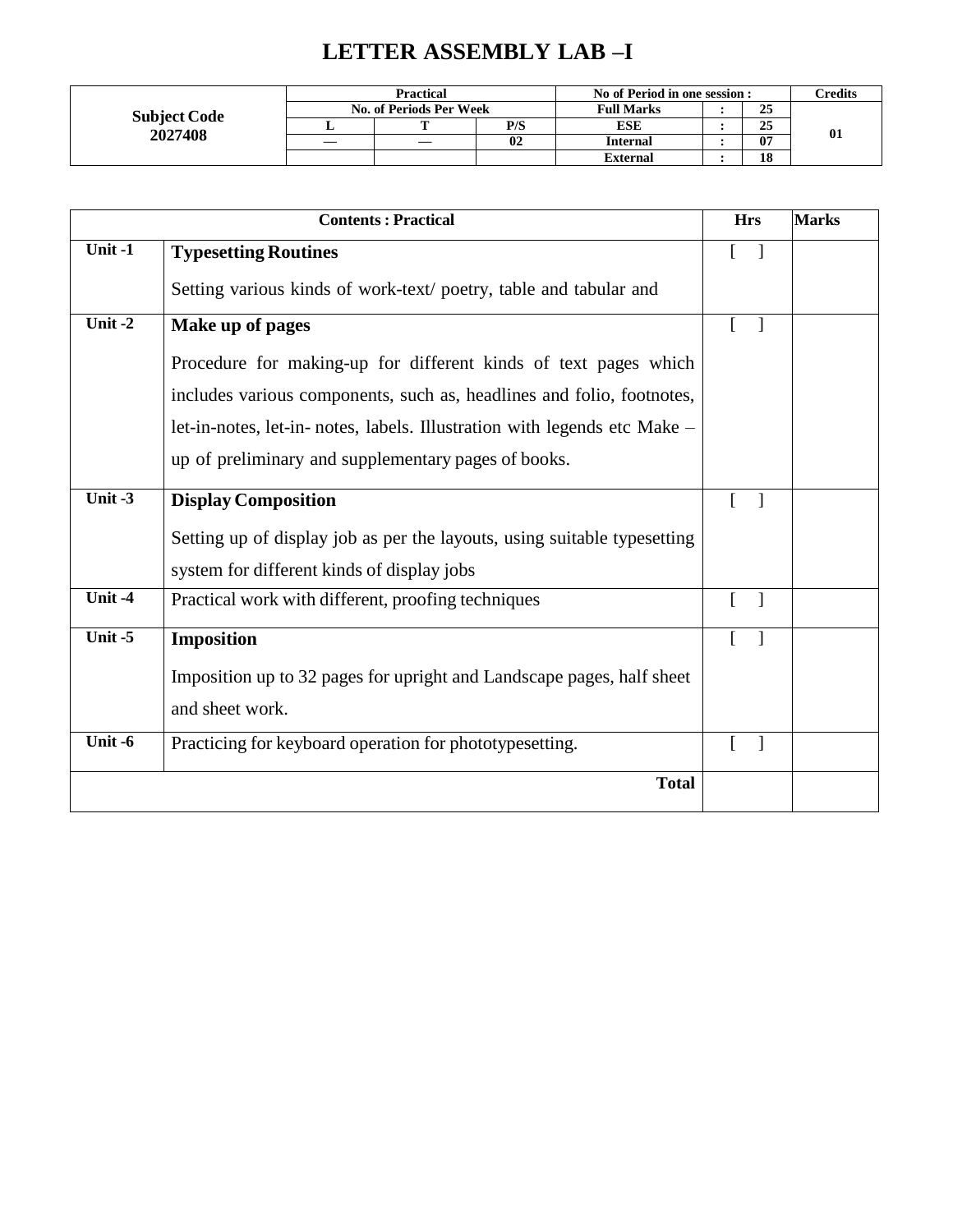# **BINDING & FINISHING LAB – I**

| <b>Subject Code</b><br>2027409 | Practical               |   |     | No of Period in one session : |  |    | Credits |
|--------------------------------|-------------------------|---|-----|-------------------------------|--|----|---------|
|                                | No. of Periods Per Week |   |     | <b>Full Marks</b>             |  | 25 |         |
|                                |                         | m | P/S | ESE                           |  | 25 |         |
|                                |                         |   | 02  | <b>Internal</b>               |  | 07 | 01      |
|                                |                         |   |     | <b>External</b>               |  | 18 |         |

|                              | <b>Contents: Practical</b>                                                 | <b>Hrs</b>                   | <b>Marks</b> |
|------------------------------|----------------------------------------------------------------------------|------------------------------|--------------|
| Unit-1                       | Study of tools and machinery, their uses and care in handling.             |                              |              |
| Unit-2                       | Materials and supplies essential for a book binding department.            |                              |              |
| Unit $-3$                    | Folding, counting and jogging.                                             |                              |              |
| Unit-4                       | Side and saddle Odd and even number stitching.                             |                              |              |
| Unit $-5$                    | Endpapers.                                                                 | ſ                            |              |
| Unit $-6$                    | Styles of binding: Quarter-bound cut-flush (library sewing). Quarter-bound |                              |              |
|                              | turned in (library sewing) Quarter-bound turned in (Sawn-in Sewing)        |                              |              |
| Unit-7                       | Manifield book (Carbon duplicate book)                                     |                              |              |
| Unit $-8$                    | Tear-off pad.                                                              |                              |              |
| Unit $-9$                    | One letter Index book, Styles of binding Quarter-bound turned-in with      | $\overline{a}$               |              |
|                              | squares (Flexible sewing), Quarter-bound turned -in with squares (Two-on   |                              |              |
|                              | sewing), case binding (Overcast sewing), Publishers binding (Library       |                              |              |
|                              | sewing).                                                                   |                              |              |
| $\overline{\text{Unit}}$ -10 | Half-bound (conventional method); Calico and marble with gilding, spine    | ſ                            |              |
|                              | preparing and spine decorating with ink. Photo-album with colour strings.  |                              |              |
| Unit $-11$                   | Account book binding: Hall bound (Modern style) leather and calico and     | $\Gamma$<br>$\mathbf{1}$     |              |
|                              | gilding, file making of loose-leaf binding with screws.                    |                              |              |
| Unit $-12$                   | Rebinding-Case binding.                                                    | <sub>[</sub><br>$\mathbf{I}$ |              |
| Unit $-13$                   | Writing pad with gift cameras.                                             |                              |              |
| Unit $-14$                   | Practice on sewing machine, exercise on stitching machine.                 |                              |              |
|                              | <b>Total</b>                                                               |                              |              |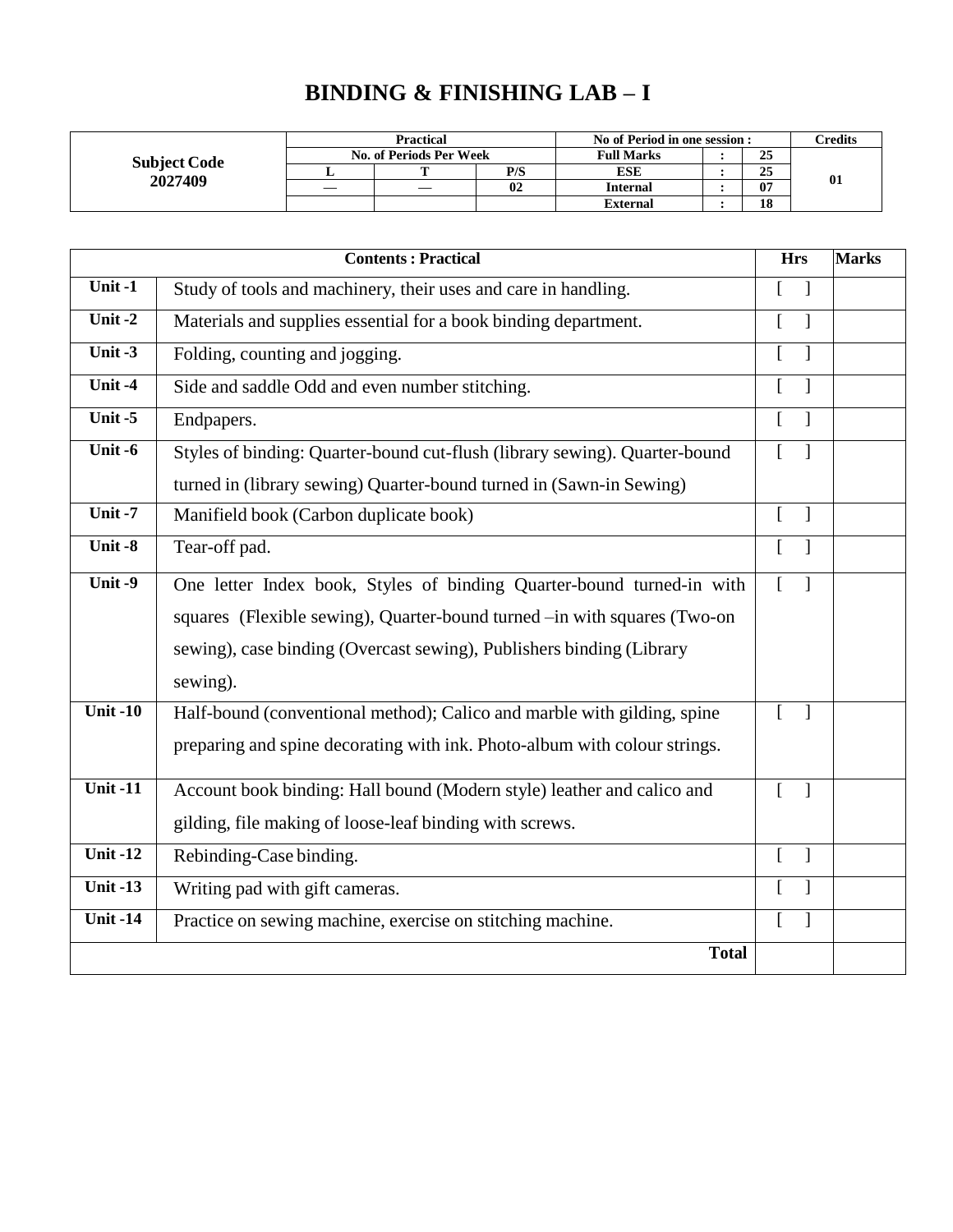## **REPRODUCTION & PHOTOGRAPHY - I TW**

|                     |    | <b>Term Work</b>               | No of Period in one session : |                 |    | $\gamma$ redits |  |
|---------------------|----|--------------------------------|-------------------------------|-----------------|----|-----------------|--|
| <b>Subject Code</b> |    | <b>No. of Periods Per Week</b> | <b>Full Marks</b>             |                 | 50 |                 |  |
| 2027410             |    | m                              | P/S                           | <b>Internal</b> |    |                 |  |
|                     | __ |                                | 0 <sub>2</sub>                | External        |    | 35<br>◡         |  |

|           | <b>Hrs</b>                                    | Marks |  |
|-----------|-----------------------------------------------|-------|--|
| Unit $-1$ | Preparation of Line & Half Tone Negative.     |       |  |
| Unit $-2$ | Preventive maintenance of Crocess Camera.     |       |  |
| Unit $-3$ | Scaling of different types of originals.      |       |  |
| Unit $-4$ | Factor Controlling of exposure & development. |       |  |
| Unit $-5$ | Basic Ingredient of Developers.               |       |  |
|           | <b>Total</b>                                  |       |  |